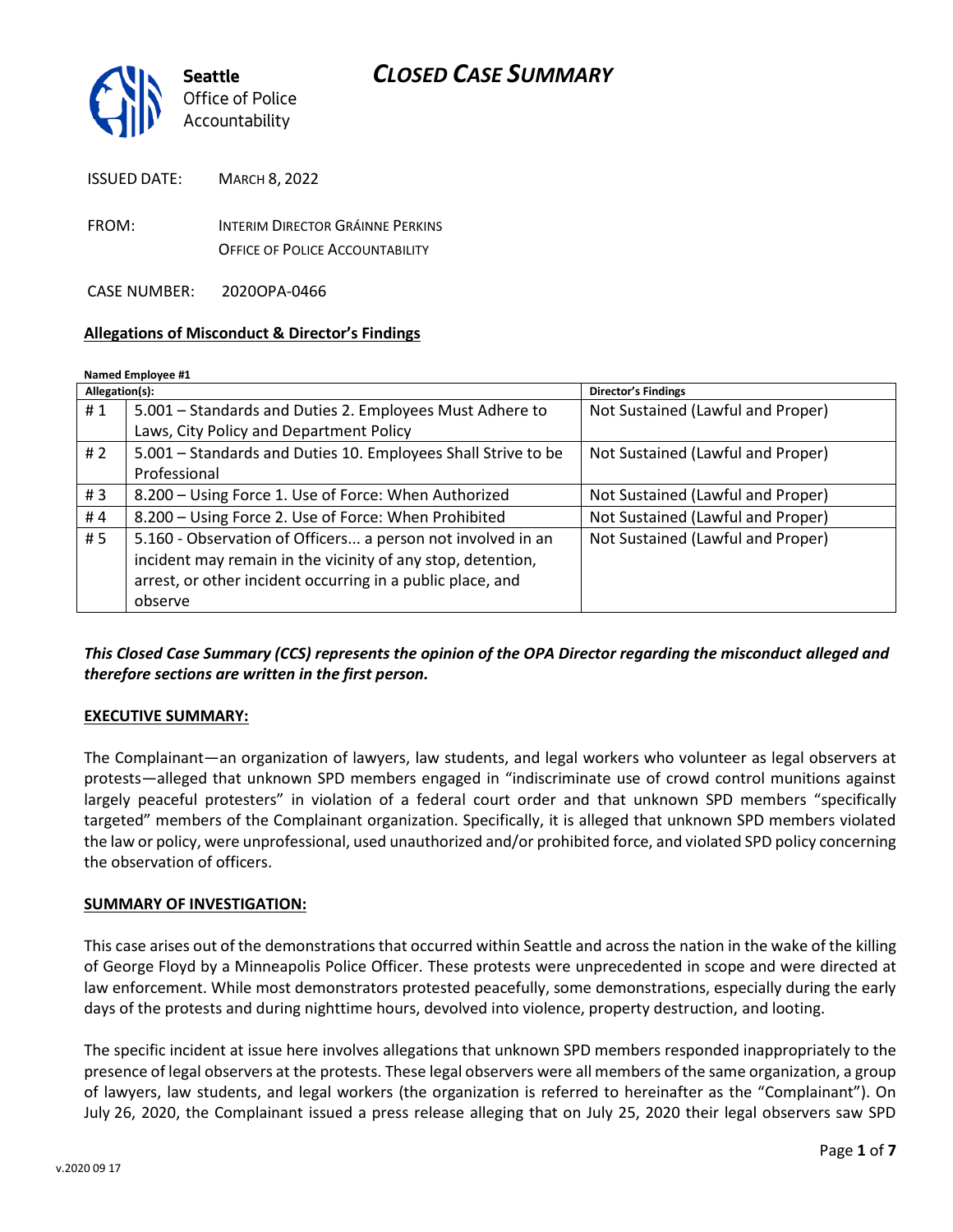

OPA CASE NUMBER: 2020OPA-0466

members use "indiscriminate use of crowd control munitions against largely peaceful protesters" in violation of a federal court order and that their legal observers were "specifically targeted" by SPD members. Among other allegations, the Complainant alleged that video evidence showed an SPD member "deliberately spraying pepper spray into a legal observer's face at close range."

OPA commenced this investigation. As part of its investigation, OPA reviewed the Complainant's press release as well as a series of emails and correspondence between the Complainant and representatives of SPD. The press release was included with a series of emails. OPA also reviewed a video posted to the Complainant's Twitter account allegedly depicting a legal observer being pepper sprayed in the face. OPA also reviewed a temporary restraining order issued in *Black Lives Matter Seattle-King County, et al. v. City of Seattle*, 2:20-CV-00887-RAJ (W.D. Wash. June 12, 2020) and related filings, as well as City of Seattle Ordinance 126102/Council Bill 119805 and an Order entered in *United States of America v. City of Seattle*, 2:12-cv-01282-JLR (W.D. Wash. July 24, 2020). Finally, OPA reviewed SPD documents, emails, Body Worn Video (BWV), and interviewed two witness officers.

## *a. Events prior to July 25, 2020*

The City of Seattle has operated its police department, the Seattle Police Department (SPD), under a consent decree since 2012. *See United States of America v. City of Seattle*, 2:12-cv-01282-JLR, at Doc. No. 3 (W.D. Wash. July 27, 2012). The United States District Court for the Western District of Washington has jurisdiction to enforce the terms of the consent decree. *Id.*

During the Summer of 2020, large-scale protests occurred in Seattle and throughout the country after the killing of George Floyd by a Minneapolis Police Officer. In Seattle, these demonstrations devolved into violent clashes between demonstrators and SPD members on numerous occasions. These clashes resulted in numerous injuries to both demonstrators and SPD members, and SPD deployed a significant number of less-lethal tools, including chemical agents, to disperse crowds of demonstrators. These clashes—and SPD's use of less-lethal tools—were met with an uproar from community and elected officials, with at least two councilmembers supporting the potential impeachment of the Mayor. $1$ 

On June 12, 2020, a temporary restraining order (TRO) was issued in *Black Lives Matter Seattle-King County, et al. v. City of Seattle*, 2:20-CV-00887-RAJ (W.D. Wash. June 12, 2020) enjoining SPD from using "chemical irritants or projectiles of any kind against persons peacefully engaging in protests or demonstrations." The order also stated that officers were not precluded "from taking necessary, reasonable, proportional, and targeted action to protect against a specific imminent threat of physical harm to themselves or identifiable other or to respond to specific acts of violence or destruction of property." Although the order was set to expire fourteen days after entry unless extended by the Court for good cause, a stipulated order entering a preliminary injunction was entered on June 17, 2020 and extended the terms of the June 12 TRO through September 30, 2020.

Separately, the Seattle City Council passed an ordinance on June 15, 2020 forbidding any City department from using crowd control weapons. Under the ordinance, the use of OC Spray was prohibited if "used in a demonstration, rally, or other First Amendment protected event" or "[w]hen used to subdue an individual in the process of committing a criminal act or presenting an imminent danger to others, it lands on anyone other than that individual." City of Seattle

<sup>1</sup> [https://www.thestranger.com/slog/2020/06/08/43868843/teresa-mosqueda-calls-for-mayor-durkan-to-resign.](https://www.thestranger.com/slog/2020/06/08/43868843/teresa-mosqueda-calls-for-mayor-durkan-to-resign)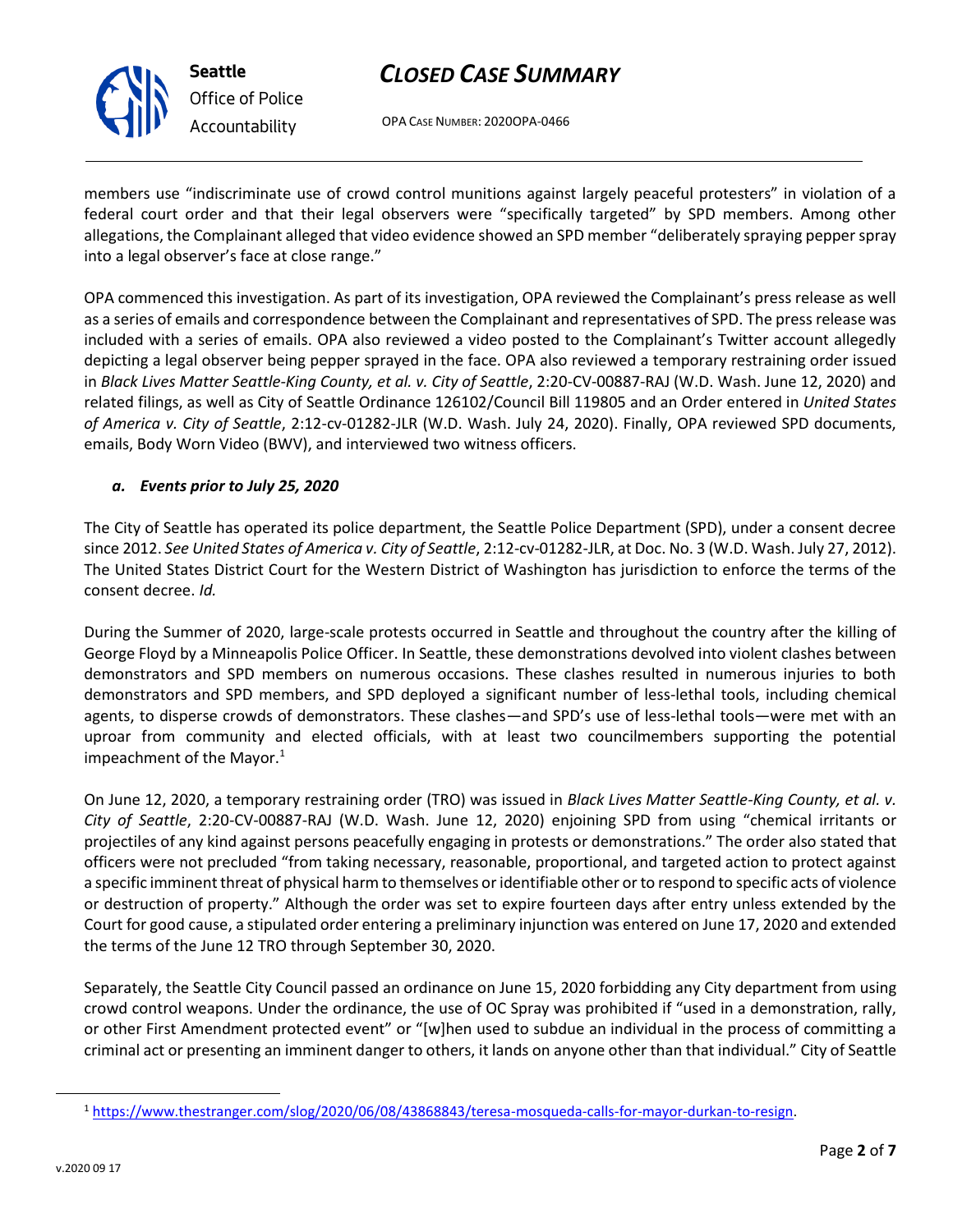OPA CASE NUMBER: 2020OPA-0466

Ordinance 126102, Council Bill 119805. The ordinance was set to take effect on July 26, 2020—30 days after the date it was filed with the City Clerk. In response, SPD's Audit, Policy and Research Section sent a department-wide email informing SPD members that OC spray would not be authorized after 3:00 A.M. on July 25, 2020 and that certain other less lethal tools would not be authorized after midnight on July 26, 2020.

On July 7, 2020, the Complainant emailed the Chief of Police a letter requesting that SPD members not "harass[,] intimidate, injure or arrest" its legal observers present at the protests. The Complainant included pictures of the legal observers' distinctive hats and safety vests in the email—the hats are neon green and the vests are a dark color with a neon green patch. Both the vests and hats identify the wearer as a "legal observer." A representative of SPD Legal responded to this email, indicating that SPD "recognizes the rights of legal observers and media to peacefully observe and record the activities of law enforcement officers during protests and following any orders to disperse."

However, on July 24, 2020, District Judge James L. Robart—the federal judge overseeing the consent decree—issued a temporary restraining order precluding implementation of the June 15 City ordinance and the resulting SPD directive. The Order specifically noted that "nothing in this order is contrary to the preliminary injunction that the Honorable Richard A. Jones issued in Black Lives Matter Seattle-King County, et al., v. City of Seattle, No. C20-0887RAJ (W.D. Wash.), Dkt. # 42. Judge Jones' preliminary injunction is the current *status quo* and remains in effect." Judge Robart's Order was set to expire 14 days after entry. SPD members were informed by multiple emails that the prior restriction on OC spray and other less lethal tools had been rescinded.

## *b. July 25, 2020 Allegations*

The Complainant's press release broadly alleged that SPD members engaged in "indiscriminate use of crowd control munitions against largely peaceful protesters" in violation of a federal court order and that their legal observers were "specifically targeted" by SPD members. However, the press release only provided specific information concerning one allegation: that an unidentified SPD member sprayed "pepper spray into a legal observer's face at close range." The press release noted that video of this incident was "available by request" and the Complainant organization also posted this video to their Twitter account. OPA emailed the Complainant requesting additional information concerning their complaint. The Complainant responded that they did not submit a complaint to OPA. OPA also contacted another individual who submitted a complaint that included the Complainant's press release. This individual did not respond. After reviewing BWV, the only alleged use of force OPA observed against a legal observer with the Complainant organization was the legal observer who was allegedly pepper sprayed ("Legal Observer") and was depicted in the Complainant's Twitter video ("Twitter Video").

The Twitter video is twenty-two seconds long. It appears to be filmed by an individual standing perpendicular to a police line, such that a line of uniformed police officers appear on the right side of the frame and a group of demonstrators appear on the left side of the frame. Approximately two seconds into the video, an unidentified officer appears to spray OC spray in the direction of the demonstrators, with a single burst lasting an indeterminate length of time. An unidentified individual in dark clothing towards the left side of the frame appears to be hit by the OC spray and moves to the ground. In the center of the frame is the Legal Observer, who is wearing a black backpack, grey sweater/jacket, and a neon green hat with a ponytail. At the time the OC is deployed, the Legal Observer appeared to have a phone in front of their face, as if filming the police officers. Although the OC appears to be sprayed in the direction—and at the level—of the Legal Observer's face, it is unclear from the angle of the video whether the Legal Observer was actually struck by, or the target of, the OC spray. First, another individual to the left of the Legal Observer appeared to be hit by the OC spray and this individual moves down to the ground afterwards, possibly as a result of



**Seattle**

*Office of Police Accountability*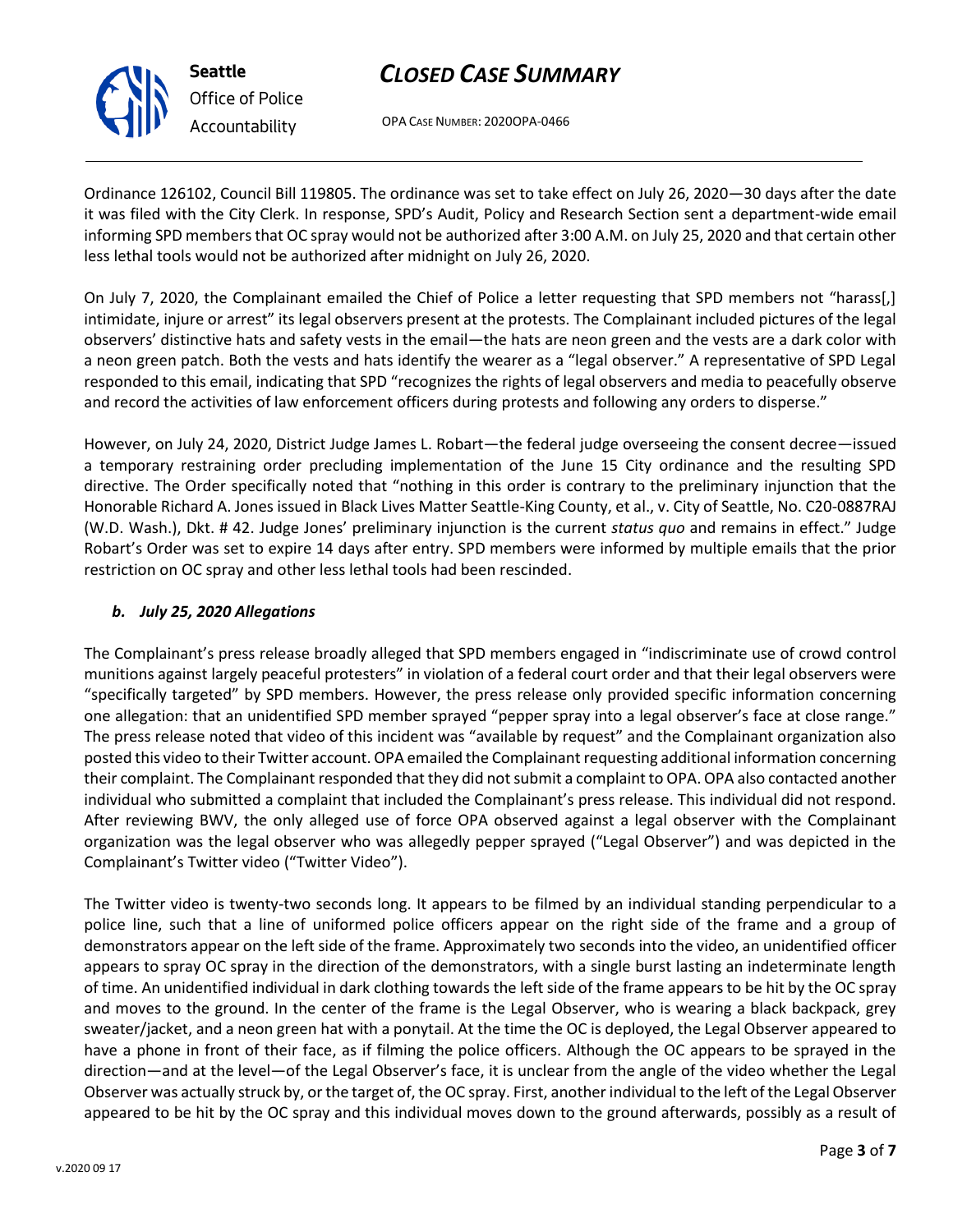

*Office of Police Accountability*

OPA CASE NUMBER: 2020OPA-0466

being hit by the OC spray. Second, the OC spray can be visualized to the left of the Legal Observer—that is, the spray continued moving beyond the Legal Observer. Finally, Although the Legal Observer appears to flinch away from the OC spray stream, the Legal Observer did not fall or otherwise react to the OC spray. The remainder of the video is very unclear as the person filming rapidly switched their focus from the ground, to the sky, or close to people in the crowd. At the eight second mark a building is observed that is recognizable as one located at the southwest corner of  $11<sup>th</sup>$ Avenue and Pine Street. At about the 21 second mark, multiple individuals wearing neon green hats can be observed standing near the person filming and a person asks, "are you OK?" to which another person responds "Yeah."

OPA searched for relevant BWV from July 25, 2020, in the vicinity of the southwest corner of  $11<sup>th</sup>$  Avenue and Pine Street. Three videos were identified. Although the three videos captured different angles and details of the event, all three depicted a consistent series of events. A police line at 11<sup>th</sup> Avenue and Pine Street was facing a group of demonstrators. Standing among the group of demonstrators were several identifiable members of the Complainant organization, including the Legal Observer. During this time, multiple demonstrators approach the police line to question or taunt the police officers. One protester—an individual with a shaved head wearing a facemask and dark clothing ("Bald Protester")—was standing about four or five feet from the line of officers, holding his cellphone up directly in front of him. The Bald Protester held his cell phone in between two officers' shoulders, but at times pointed his cell phone towards one officer's face from about a foot away. An unidentified officer then walked forward towards the police line and pushed the Bald Protester's phone down. This appeared to agitate the group of demonstrators. The Bald Protester then started pushing towards the line of officers—while being held back by at least one other protester—while thrusting his face towards the line of officers and repeatedly saying "Don't fucking touch me like that!" The Bald Protester then came within about a foot of an officer, who used his baton to push the Bald Protester straight back, as other protesters tried to pull the Bald Protester away from the police. As the Bald Protester appeared to be attempting to push past the other protesters who were holding him back, an unidentified officer sprayed OC spray towards the Bald Protester in one burst lasting approximately two seconds. At the time the OC spray is deployed, the Legal Observer can be observed. The stream of OC spray was directed towards the Bald Protester, not the Legal Observer, and missed the Legal Observer's face by about one or two feet. The Legal Observer flinched away from the OC spray, but their left arm appears to have briefly contacted the OC spray as they ducked away.

OPA was unable to determine the identity of the officer that sprayed OC at the Bald Protester from BWV or SPD records. OPA interviewed two witness officers who, based on their BWV footage, may have observed which officer sprayed. Neither of these officers were able to identify the officer who sprayed OC at the Bald Protester.

## **ANALYSIS AND CONCLUSIONS:**

#### **Named Employee #1 - Allegation #1** *5.001 – Standards and Duties 2. Employees Must Adhere to Laws, City Policy and Department Policy*

The Complainant alleged that an unknown SPD member's use of OC spray violated laws or policy.

SPD Policy 5.001-POL-2 requires that employees adhere to laws, City policy, and Department policy.

Prior to July 25, 2020, a series of diverging ordinances, department directives, and federal court orders governed the used of OC spray during demonstrations. However, on July 25, 2020, federal court orders and department policy harmonized in such a way that SPD officers were able to take "necessary, reasonable, proportional, and targeted action to protect against a specific imminent threat of physical harm to themselves or identifiable others or to respond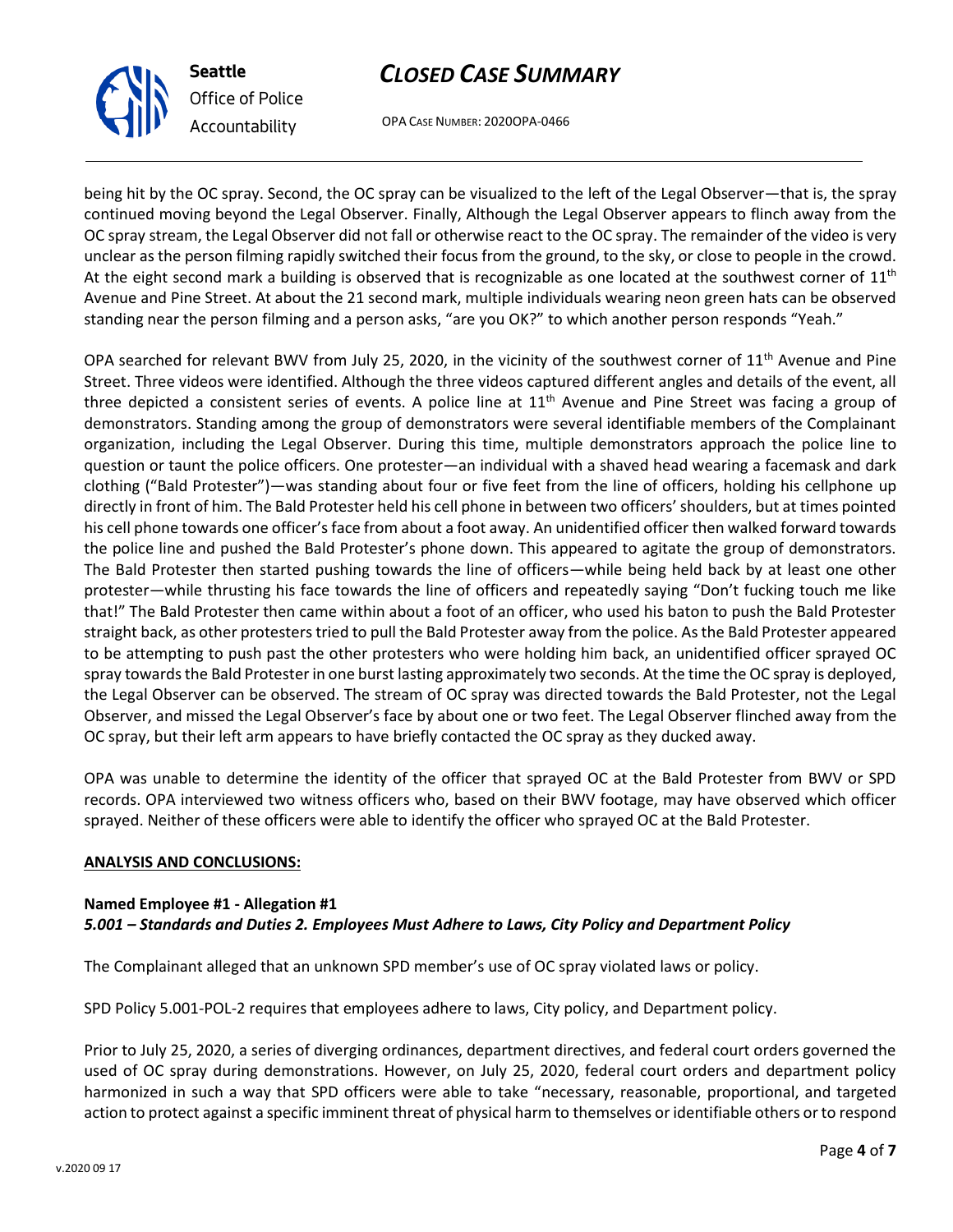**Seattle** *Office of Police Accountability*

# *CLOSED CASE SUMMARY*

OPA CASE NUMBER: 2020OPA-0466

to specific acts of violence or destruction of property" consistent with Judge Jones' June 12, 2020 Order in *Black Lives Matter Seattle-King County, et al. v. City of Seattle*, 2:20-CV-00887-RAJ.

Here, the use of OC spray was not directed at the Legal Observer or any identifiable member of the Complainant's organization. Nor did any officer spray "pepper spray into a legal observer's face at close range" as alleged by the Complainant. Although the Legal Observer's arm may have been hit by the OC spray briefly and incidentally, the target of the OC spray was the Bald Protester, who was stepping within about a foot of officers while yelling at them, despite being told to step back. After being pushed back by an officer, the Bald Protester repeatedly tried to push past other protesters who were holding him back and was trying to advance to the line of officers. At this moment, the Bald Protester posed a specific, imminent threat of physical harm to the officers, and it was necessary, reasonably, and proportional to target the Bald Protester with OC spray. This complied with Judge Jones' June 12, 2020 Order as well as City and Department policy in effect on July 25, 2020.

Accordingly, OPA recommends that this allegation be Not Sustained (Lawful and Proper).

Recommended Finding: **Not Sustained (Lawful and Proper)**

#### **Named Employee #1 - Allegation #2** *5.001 – Standards and Duties 10. Employees Shall Strive to be Professional*

The Complainant alleged that an unknown SPD member was unprofessional.

SPD Policy 5.001-POL-10 requires that SPD employees "strive to be professional." The policy further instructs that "employees may not engage in behavior that undermines public trust in the Department, the officer, or other officers" whether on or off duty. (SPD Policy 5.001-POL-10.) The policy further states the following: "Any time employees represent the Department or identify themselves as police officers or Department employees, they will not use profanity directed as an insult or any language that is derogatory, contemptuous, or disrespectful toward any person." (*Id*.) Lastly, the policy instructs Department employees to "avoid unnecessary escalation of events even if those events do not end in reportable uses of force." (*Id*.)

OPA did not observe—nor did the Complainant direct OPA's attention to—any SPD member using profanity or any other derogatory, contemptuous, or disrespectful language during this incident. Moreover, the actions of SPD officers appeared specifically directed to de-escalating the aggressive and confrontational behavior of the Bald Protester, both in moving his cell phone away from their faces, physically moving him away from an officer, and spraying him with OC when he appeared to be trying to physically confront the line of officers. This was not unprofessional.

Accordingly, OPA recommends that this allegation be Not Sustained (Lawful and Proper).

Recommended Finding: **Not Sustained (Lawful and Proper)**

## **Named Employee #1 - Allegation #3** *8.200 – Using Force 1. Use of Force: When Authorized*

The Complainant alleged that an unknown SPD member used unauthorized force against demonstrators.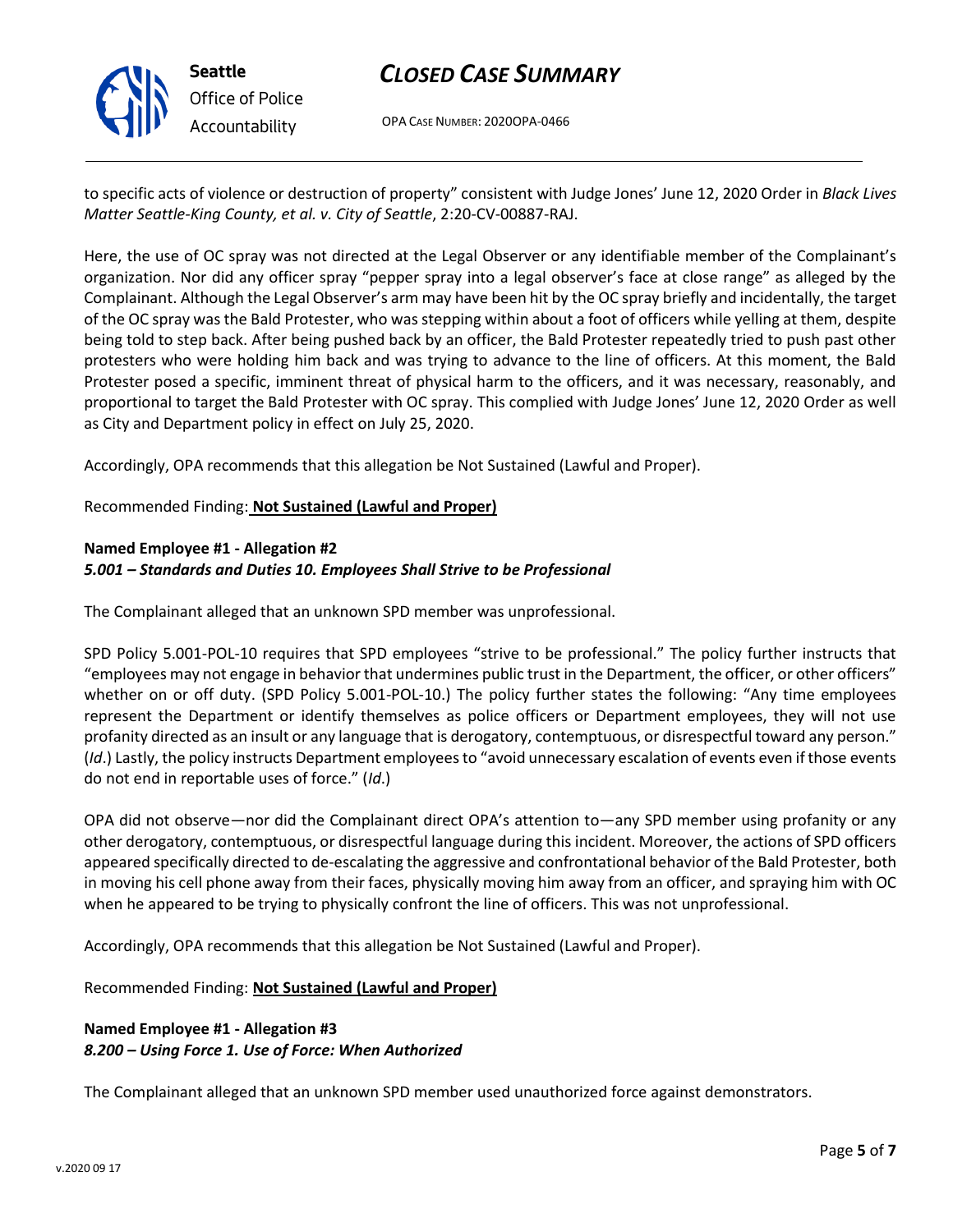OPA CASE NUMBER: 2020OPA-0466

SPD Policy 8.200(1) requires that force used by officers be reasonable, necessary and proportional. Officers shall only use "objectively reasonable force, proportional to the threat or urgency of the situation, when necessary, to achieve a law-enforcement objective." Whether force is reasonable depends "on the totality of the circumstances" known to the officers at the time of the force and must be balanced against "the rights of the subject, in light of the circumstances surrounding the event." (SPD Policy 8.050.) The policy lists a number of factors that should be weighed when evaluating reasonableness. (*See id*.) Force is necessary where "no reasonably effective alternative to the use of force appeared to exist" and "the amount of force used was reasonable to effect the lawful purpose intended." (*Id*.) Lastly, the force used must be proportional to the threat posed to the officer. (*Id*.)

As stated above, force was not used on the Legal Observer or any other identifiable member of the Complainant's organization. Instead, unidentified officers arguably use force against the Bald Protester in three ways: pushing his cell phone down, pushing him back with a baton, and spraying him with OC spray.

The first two uses of force—pushing the Bald Protester's cell phone down and pushing him back with a baton—were *de minimis* uses of force done in a manner that would not reasonably cause any pain to the Bald Protester. Moreover, these uses of force were proportional to the threat of the situation: an agitated person intentionally distracting police officers and stepping within the officers personal space during a contentious demonstration. Finally, these *de minimis* uses of force were necessary to achieve the law enforcement objective: making the Bald Protester lower his phone from the officer's face and back away from the line of officers who were trying to do their job.

Spraying the Bald Protester with OC spray was a Type II use of force, that was "reasonably expected to cause physical injury greater than transitory pain but less than great or substantial bodily harm." *See* SPD Policy 8.050. However, as discussed above at Named Employee #1, Allegation #1, at the time the OC spray was deployed, the Bald Protester was trying to push past other protesters who were holding him back and was trying to advance towards the line of officers. At this moment, the Bald Protester posed a specific, imminent threat of physical harm to the officers, and it was necessary, reasonably, and proportional to target the Bald Protester with OC spray.

Accordingly, OPA recommends that this allegation be Not Sustained (Lawful and Proper).

Recommended Finding: **Not Sustained (Lawful and Proper)**

## **Named Employee #1 - Allegation #4** *8.200 – Using Force 2. Use of Force: When Prohibited*

The Complainant alleged that the unknown SPD member used force when it was prohibited.

SPD Policy 8.200-POL-2 prohibits the use of force in specific circumstances such as using force to "punish or retaliate" or on individuals who "only verbally confront" officers unless "the vocalization impedes a legitimate law enforcement function."

As discussed above at Allegations #1 and #3, the use of force in this instance was legal and authorize within policy. However, the preponderance of the evidence in this case also establishes that the unknown SPD members did not use force to retaliate or in reaction to words alone. Instead, the unknown officers used force against the Bald Protester because he was interfering with their work by holding his phone close to an officer's face, standing within their



**Seattle** *Office of Police Accountability*